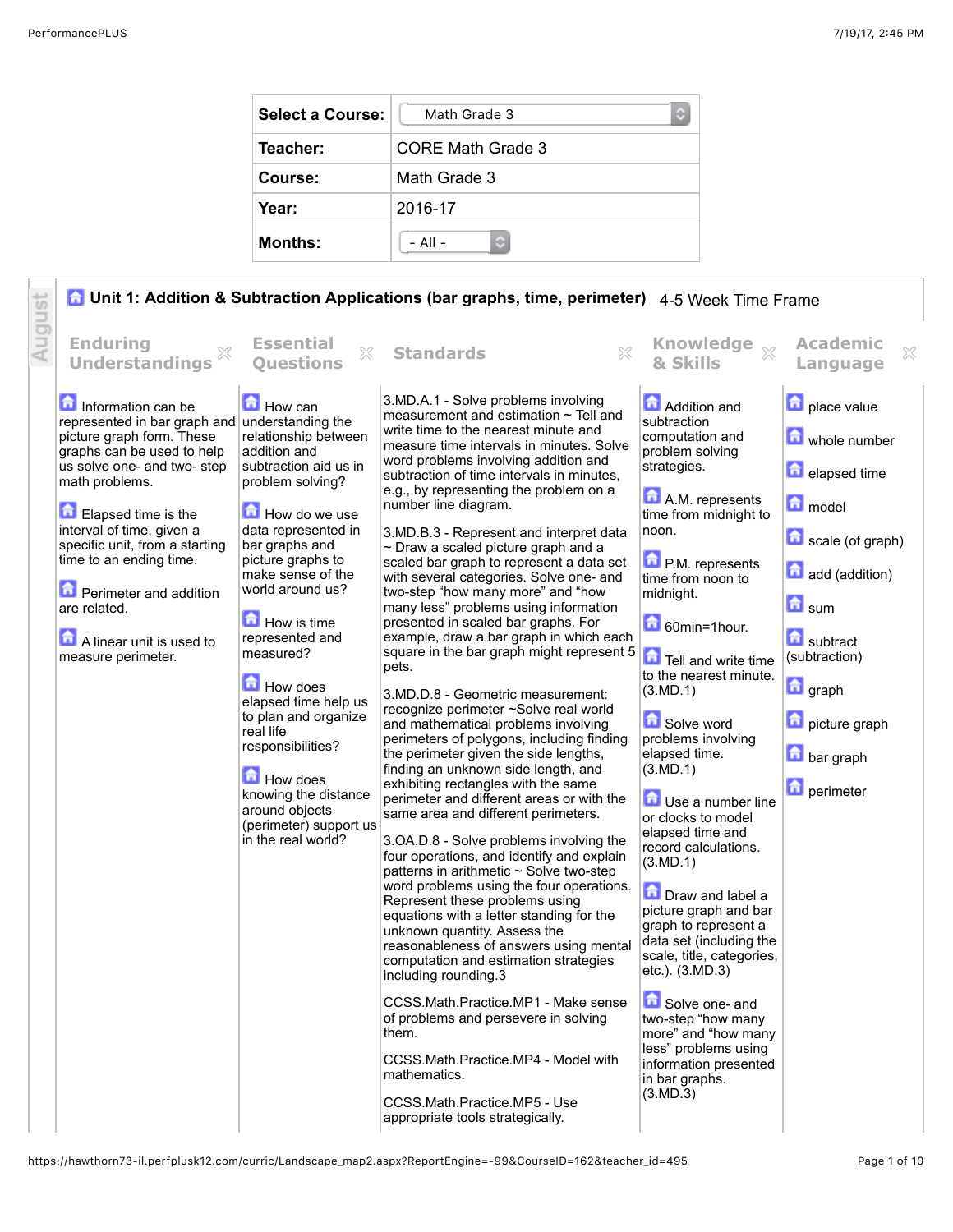|  | Solve real world<br>and mathematical<br>problems involving<br>perimeters of<br>polygons, including<br>finding the perimeter<br>given the side lengths.<br>(3.MD.8) |
|--|--------------------------------------------------------------------------------------------------------------------------------------------------------------------|
|  | Solve real world<br>and mathematical<br>problems involving<br>perimeters of<br>polygons, including<br>finding an unknown<br>side length. (3.MD.8)                  |

## **1** Unit 2: Introduction to Area 2-3 Week Time Frame

| <b>Enduring</b><br><b>Understandings</b>                                                                                                                                       | X<br><b>Ouestions</b>                                                                                                                                                      | 83<br><b>Standards</b>                                                                                                                                                                                                                                                                                                                                                                                                                                                                                                                                                                                                                                                                                                                                                                                                                                                                                                                                                                                                                                                                                                                                                                                                                                                                                                                                                                                             | & Skills                                                                                                                                                                                                                                                                                                                                                                                                                                                                                                                                                                                                                                                                                                                                   | <b>Academic</b><br>X<br>Language                                                                                                                  |
|--------------------------------------------------------------------------------------------------------------------------------------------------------------------------------|----------------------------------------------------------------------------------------------------------------------------------------------------------------------------|--------------------------------------------------------------------------------------------------------------------------------------------------------------------------------------------------------------------------------------------------------------------------------------------------------------------------------------------------------------------------------------------------------------------------------------------------------------------------------------------------------------------------------------------------------------------------------------------------------------------------------------------------------------------------------------------------------------------------------------------------------------------------------------------------------------------------------------------------------------------------------------------------------------------------------------------------------------------------------------------------------------------------------------------------------------------------------------------------------------------------------------------------------------------------------------------------------------------------------------------------------------------------------------------------------------------------------------------------------------------------------------------------------------------|--------------------------------------------------------------------------------------------------------------------------------------------------------------------------------------------------------------------------------------------------------------------------------------------------------------------------------------------------------------------------------------------------------------------------------------------------------------------------------------------------------------------------------------------------------------------------------------------------------------------------------------------------------------------------------------------------------------------------------------------|---------------------------------------------------------------------------------------------------------------------------------------------------|
| Everyday objects have a<br>variety of attributes, each of<br>which can be measured in<br>many ways.<br>Area and addition are<br>related.<br>Perimeter and area are<br>related. | <b>Essential</b><br>$\Box$ How can<br>understanding the<br>relationship between<br>addition and area aid<br>in problem solving?<br>How are area and<br>perimeter measured? | 3.MD.C.5 - Geometric measurement:<br>understand concepts of area and relate<br>area to multiplication and to addition ~<br>Recognize area as an attribute of plane<br>figures and understand concepts of area<br>measurement.<br>3.MD.C.6 - Geometric measurement:<br>understand concepts of area and relate<br>area to multiplication and to addition ~<br>Measure areas by counting unit squares<br>(square cm, square m, square in, square<br>ft, and improvised units).<br>3.MD.C.5a - Geometric measurement:<br>understand concepts of area and relate<br>area to multiplication and to addition $\sim$ A<br>square with side length 1 unit, called "a<br>unit square," is said to have "one square<br>unit" of area, and can be used to<br>measure area.<br>3.MD.C.5b - Geometric measurement:<br>understand concepts of area and relate<br>area to multiplication and to addition $\sim$ A<br>plane figure which can be covered<br>without gaps or overlaps by n unit<br>squares is said to have an area of n<br>square units.<br>3.MD.D.8 - Geometric measurement:<br>recognize perimeter ~Solve real world<br>and mathematical problems involving<br>perimeters of polygons, including finding<br>the perimeter given the side lengths,<br>finding an unknown side length, and<br>exhibiting rectangles with the same<br>perimeter and different areas or with the<br>same area and different perimeters. | <b>Knowledge</b><br>Addition problem<br>solving strategies.<br>A square unit is<br>used to measure area. <b>n</b> area<br>Recognize areas<br>as an attribute of<br>plane figures and<br>understand concepts<br>of area measurement.<br>(3.MD.5)<br>Measure areas by<br>counting unit squares<br>(square cm, square m,<br>square in., square ft.,<br>and improvised units).<br>(3.MD.6)<br>Solve real world<br>and mathematical<br>problems involving<br>perimeters of<br>polygons, including<br>finding the perimeter<br>given the side lengths.<br>finding an unknown<br>side length, and<br>exhibiting rectangles<br>with the same<br>perimeter and<br>different areas or with<br>the same area and<br>different perimeters.<br>(3.MD.8) | <b>n</b> attribute<br><b>D</b> perimeter<br>square unit<br>square cm<br>square m<br>square in.<br>square ft.<br>nonstandard units<br>$\Box$ array |
|                                                                                                                                                                                |                                                                                                                                                                            | CCSS.Math.Practice.MP4 - Model with<br>mathematics.<br>CCSS.Math.Practice.MP5 - Use<br>appropriate tools strategically.<br>CCSS.Math.Practice.MP6 - Attend to                                                                                                                                                                                                                                                                                                                                                                                                                                                                                                                                                                                                                                                                                                                                                                                                                                                                                                                                                                                                                                                                                                                                                                                                                                                      |                                                                                                                                                                                                                                                                                                                                                                                                                                                                                                                                                                                                                                                                                                                                            |                                                                                                                                                   |
|                                                                                                                                                                                |                                                                                                                                                                            |                                                                                                                                                                                                                                                                                                                                                                                                                                                                                                                                                                                                                                                                                                                                                                                                                                                                                                                                                                                                                                                                                                                                                                                                                                                                                                                                                                                                                    |                                                                                                                                                                                                                                                                                                                                                                                                                                                                                                                                                                                                                                                                                                                                            |                                                                                                                                                   |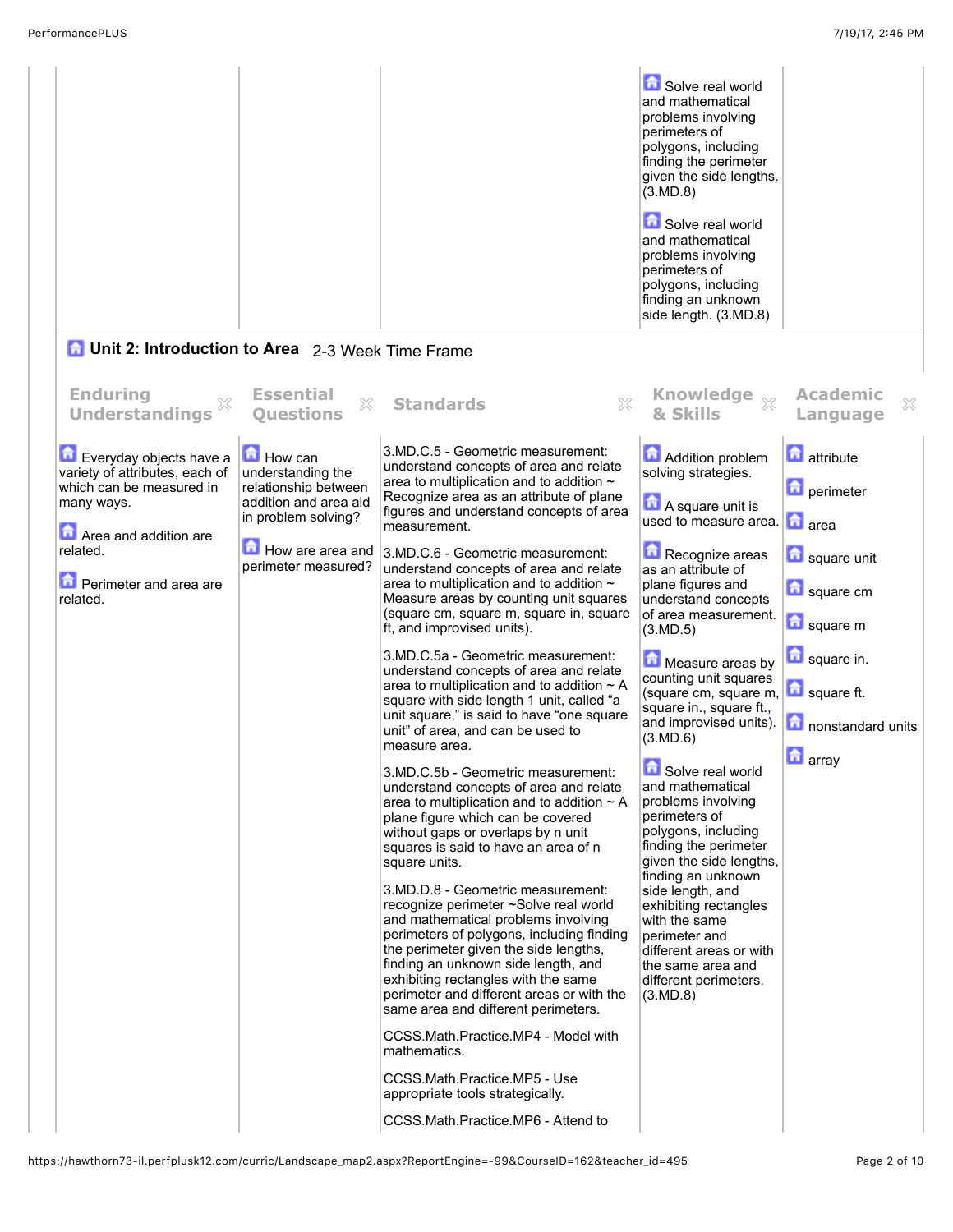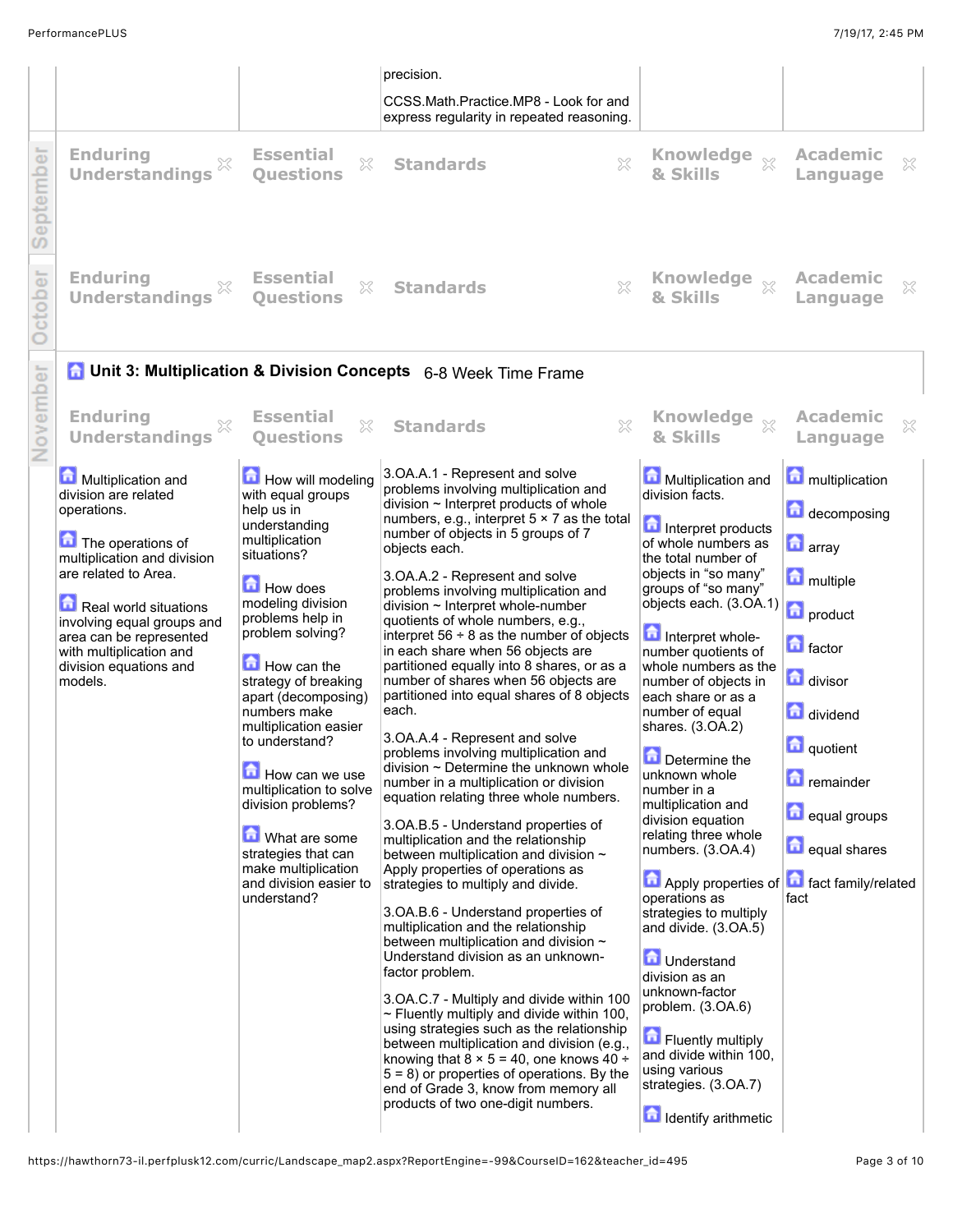| operations.<br>them. | 3. OA.D.9 - Solve problems involving the<br>four operations, and identify and explain<br>patterns in arithmetic ~ Identify arithmetic<br>patterns (including patterns in the<br>addition table or multiplication table), and<br>explain them using properties of<br>CCSS.Math.Practice.MP1 - Make sense<br>of problems and persevere in solving<br>CCSS.Math.Practice.MP2 - Reason<br>abstractly and quantitatively.<br>CCSS.Math.Practice.MP4 - Model with<br>mathematics.<br>CCSS.Math.Practice.MP7 - Look for and<br>make use of structure. | patterns (including<br>patterns in the<br>addition table or<br>multiplication table).<br>(3.0A.9)<br><b>Explain arithmetic</b><br>patterns using<br>properties of<br>operations. (3.OA.9) |  |
|----------------------|------------------------------------------------------------------------------------------------------------------------------------------------------------------------------------------------------------------------------------------------------------------------------------------------------------------------------------------------------------------------------------------------------------------------------------------------------------------------------------------------------------------------------------------------|-------------------------------------------------------------------------------------------------------------------------------------------------------------------------------------------|--|
|----------------------|------------------------------------------------------------------------------------------------------------------------------------------------------------------------------------------------------------------------------------------------------------------------------------------------------------------------------------------------------------------------------------------------------------------------------------------------------------------------------------------------------------------------------------------------|-------------------------------------------------------------------------------------------------------------------------------------------------------------------------------------------|--|

## **1** Unit 4: Multiplication & Division Applications 6-8 Week Time Frame

| <b>Enduring</b><br>X<br><b>Understandings</b>                                                                                                                                                                                                                                                                                                                                                          | <b>Essential</b><br>×<br><b>Ouestions</b>                                                                                                                                                                                                                                                                        | ×<br><b>Standards</b>                                                                                                                                                                                                                                                                                                                                                                                                                                                                                                                                                                                                                                                                                                                                                                                                                                                                                                                                                                                                                                                                                                                                                                                                                                                                                                                                                                                                                                                                                                                                                                                                                                                                                | <b>Knowledge</b><br>$\bar{\chi}$<br>& Skills                                                                                                                                                                                                                                                                                                                                                                                                                                                                                                                                                                                                                                                                              | <b>Academic</b><br>Language                                                                                                                                                                                                                                                                                                                 | $\gg$ |
|--------------------------------------------------------------------------------------------------------------------------------------------------------------------------------------------------------------------------------------------------------------------------------------------------------------------------------------------------------------------------------------------------------|------------------------------------------------------------------------------------------------------------------------------------------------------------------------------------------------------------------------------------------------------------------------------------------------------------------|------------------------------------------------------------------------------------------------------------------------------------------------------------------------------------------------------------------------------------------------------------------------------------------------------------------------------------------------------------------------------------------------------------------------------------------------------------------------------------------------------------------------------------------------------------------------------------------------------------------------------------------------------------------------------------------------------------------------------------------------------------------------------------------------------------------------------------------------------------------------------------------------------------------------------------------------------------------------------------------------------------------------------------------------------------------------------------------------------------------------------------------------------------------------------------------------------------------------------------------------------------------------------------------------------------------------------------------------------------------------------------------------------------------------------------------------------------------------------------------------------------------------------------------------------------------------------------------------------------------------------------------------------------------------------------------------------|---------------------------------------------------------------------------------------------------------------------------------------------------------------------------------------------------------------------------------------------------------------------------------------------------------------------------------------------------------------------------------------------------------------------------------------------------------------------------------------------------------------------------------------------------------------------------------------------------------------------------------------------------------------------------------------------------------------------------|---------------------------------------------------------------------------------------------------------------------------------------------------------------------------------------------------------------------------------------------------------------------------------------------------------------------------------------------|-------|
| Area is additive.<br>Modeling multiplication<br>and division problems based<br>upon their problem-solving<br>structure can help in finding<br>solutions.<br>There is a relationship<br>between area and<br>multiplication.<br>Properties of Operations<br>will assist in problem-solving<br>situations.<br>缶<br>Metric measurement<br>units are related to place<br>value concepts/multiples of<br>10. | <b>How can</b><br>modeling<br>multiplication and<br>divisions problems<br>help in finding their<br>solutions?<br><b>M</b> What is the<br>relationship between<br>area and<br>multiplication?<br>What are the<br>Properties of<br>Operations?<br>How does metric<br>measurement<br>connect to multiples<br>of 10? | 3.MD.A.2 - Solve problems involving<br>measurement and estimation ~ Measure<br>and estimate liquid volumes and masses<br>of objects using standard units of grams<br>$(g)$ , kilograms $(kg)$ , and liters $(l)$ .1 Add,<br>subtract, multiply, or divide to solve one-<br>step word problems involving masses or<br>volumes that are given in the same units,<br>e.g., by using drawings (such as a beaker<br>with a measurement scale) to represent<br>the problem.<br>3.MD.C.7a - Geometric measurement:<br>understand concepts of area and relate<br>area to multiplication and to addition ~<br>Find the area of a rectangle with whole-<br>number side lengths by tiling it, and show<br>that the area is the same as would be<br>found by multiplying the side lengths.<br>3.MD.C.7b - Geometric measurement:<br>understand concepts of area and relate<br>area to multiplication and to addition ~<br>Multiply side lengths to find areas of<br>rectangles with whole-number side<br>lengths in the context of solving real<br>world and mathematical problems, and<br>represent whole-number products as<br>rectangular areas in mathematical<br>reasoning.<br>3.MD.C.7c - Geometric measurement:<br>understand concepts of area and relate<br>area to multiplication and to addition ~<br>Use tiling to show in a concrete case that<br>the area of a rectangle with whole-<br>number side lengths a and $b + c$ is the<br>sum of $a \times b$ and $a \times c$ . Use area models<br>to represent the distributive property in<br>mathematical reasoning.<br>3.MD.C.7d - Geometric measurement:<br>understand concepts of area and relate<br>area to multiplication and to addition $\sim$ | Multiplication and<br>division facts.<br>Problem-solving<br>structures for<br>area/arrays and for<br>equal groups.<br>Metric<br>measurements units<br>for liquid volume and<br>weight.<br><b>D</b> Use drawings and<br>equations with a<br>symbol for the<br>unknown number to<br>represent the<br>problem. (3.OA.3)<br>Relate area to the<br>operations of<br>multiplication and<br>addition. (3.MD.7)<br>Use tiling to show<br>in a concrete case<br>that the area of a<br>rectangle with whole-<br>number side lengths a<br>and $b + c$ is the sum<br>of $a + b$ and $a + c$ .<br>(3.MD.7)<br>Use area models<br>to represent the<br>distributive property in<br>mathematical<br>reasoning. (3.MD.7)<br>Solve two-step | multiplication<br>division<br><b>n</b> array<br><b>n</b> area<br>equal groups<br><b>n</b> equal shares<br>multiple<br><b>n</b> product<br>$\Box$ factor<br>divisor<br>dividend<br>quotient<br><b>n</b> remainder<br>fact family<br><b>n</b> unknown<br><b>n</b> strategies<br><b>n</b> reasonableness<br>mental<br>computation<br>operation |       |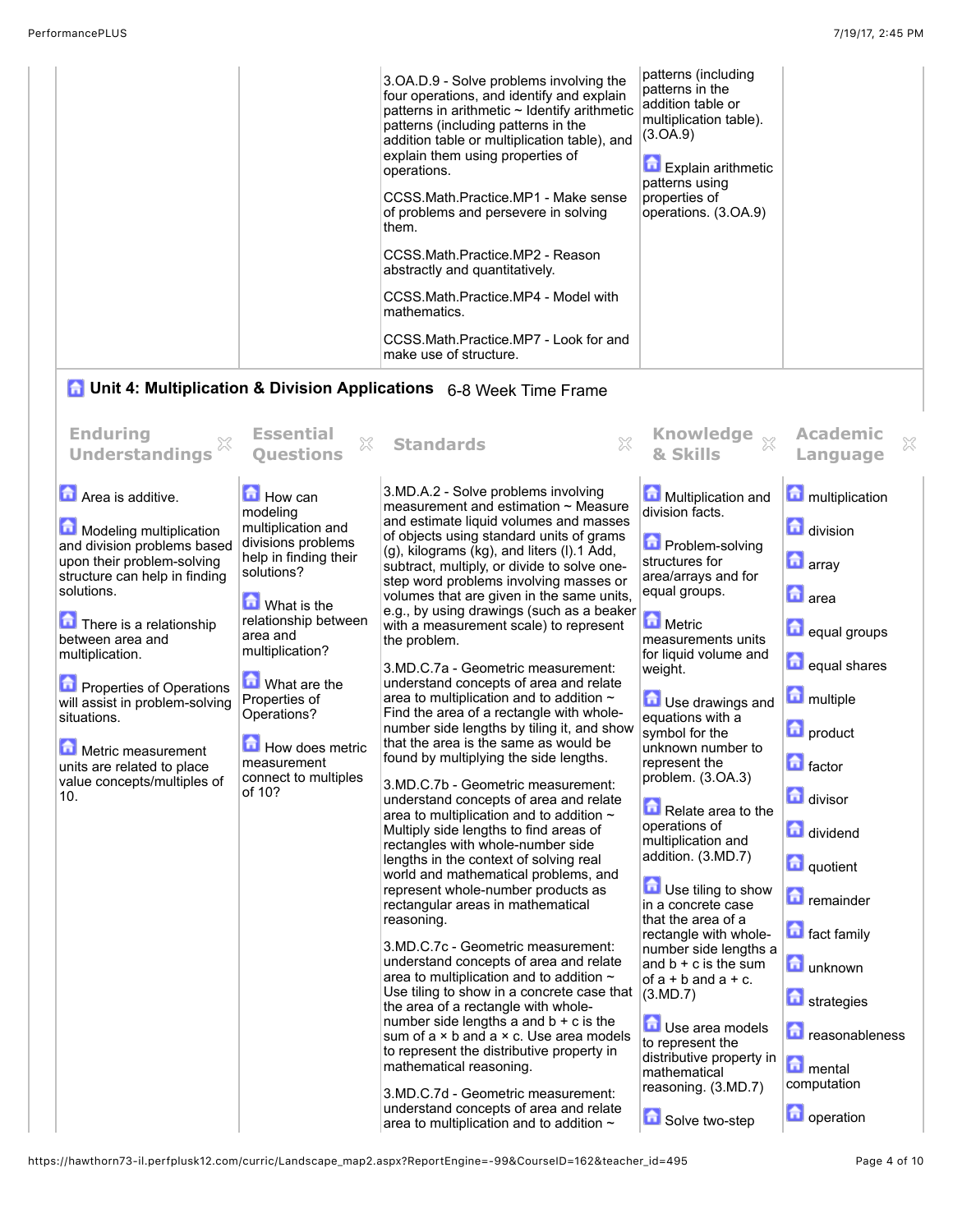|         |                                          |                                           | Recognize area as additive. Find areas of word problems using<br>rectilinear figures by decomposing them<br>into non-overlapping rectangles and<br>adding the areas of the non-overlapping<br>parts, applying this technique to solve<br>real world problems.<br>3.NBT.A.3 - Use place value<br>understanding and properties of<br>operations to perform multi-digit<br>$arithmetic$ $\sim$ Multiply one-digit whole<br>numbers by multiples of 10 in the range<br>10-90 (e.g., $9 \times 80$ , $5 \times 60$ ) using<br>strategies based on place value and<br>properties of operations.<br>3.OA.A.3 - Represent and solve<br>problems involving multiplication and<br>division $\sim$ Use multiplication and division<br>within 100 to solve word problems in<br>situations involving equal groups, arrays,<br>and measurement quantities, e.g., by<br>using drawings and equations with a<br>symbol for the unknown number to<br>represent the problem.<br>3.OA.C.7 - Multiply and divide within 100<br>$\sim$ Fluently multiply and divide within 100,<br>using strategies such as the relationship<br>between multiplication and division (e.g.,<br>knowing that $8 \times 5 = 40$ , one knows $40 \div$<br>$5 = 8$ ) or properties of operations. By the<br>end of Grade 3, know from memory all<br>products of two one-digit numbers.<br>3.OA.D.8 - Solve problems involving the<br>four operations, and identify and explain<br>patterns in arithmetic $\sim$ Solve two-step<br>word problems using the four operations.<br>Represent these problems using<br>equations with a letter standing for the<br>unknown quantity. Assess the<br>reasonableness of answers using mental<br>computation and estimation strategies<br>including rounding.3<br>CCSS.Math.Practice.MP1 - Make sense<br>of problems and persevere in solving<br>them.<br>CCSS.Math.Practice.MP3 - Construct<br>viable arguments and critique the<br>reasoning of others.<br>CCSS.Math.Practice.MP4 - Model with<br>mathematics.<br>CCSS.Math.Practice.MP7 - Look for and<br>make use of structure.<br>CCSS.Math.Practice.MP8 - Look for and<br>express regularity in repeated reasoning. | the four operations.<br>(3.0A.8)<br>Represent these<br>problems using<br>equations with a letter<br>standing for the<br>unknown quantity.<br>(3.0A.8)<br>Assess the<br>reasonableness of<br>answers using mental<br>computation and<br>estimation strategies<br>including rounding.<br>(3.0A.8)<br>Measure and<br>estimate liquid<br>volumes and masses<br>of objects using<br>standard units of<br>grams (g), kilograms<br>(kg), and liters (I).<br>(3.MD.2)<br>Add, subtract,<br>multiply, or divide to<br>solve one-step word<br>problems involving<br>masses or volumes<br>that are given in the<br>same units, e.g., by<br>using drawings (such<br>as a beaker with a<br>measurement scale)<br>to represent the<br>problem. (3.MD.2)<br>Fluently multiply<br>and divide within 100.<br>using strategies such<br>as the relationship<br>between multiplication<br>and division (e.g.,<br>knowing that $8 \times 5 =$<br>40, one knows $40 \div 5$<br>$= 8$ ) or properties of<br>operations. (3.OA.7)<br>Multiply one-digit<br>whole numbers by<br>multiples of 10 in the<br>range 10-90 (e.g., 9 x<br>80, 5 x 60) using<br>strategies based on<br>place value and<br>properties of<br>operations. (3.NBT.3) | <b>a</b> estimation<br><b>D</b> patterns<br>$\Box$ gram<br>kilogram<br><b>h</b> liter |   |
|---------|------------------------------------------|-------------------------------------------|----------------------------------------------------------------------------------------------------------------------------------------------------------------------------------------------------------------------------------------------------------------------------------------------------------------------------------------------------------------------------------------------------------------------------------------------------------------------------------------------------------------------------------------------------------------------------------------------------------------------------------------------------------------------------------------------------------------------------------------------------------------------------------------------------------------------------------------------------------------------------------------------------------------------------------------------------------------------------------------------------------------------------------------------------------------------------------------------------------------------------------------------------------------------------------------------------------------------------------------------------------------------------------------------------------------------------------------------------------------------------------------------------------------------------------------------------------------------------------------------------------------------------------------------------------------------------------------------------------------------------------------------------------------------------------------------------------------------------------------------------------------------------------------------------------------------------------------------------------------------------------------------------------------------------------------------------------------------------------------------------------------------------------------------------------------------------------------------------------------------------------------------------------------------|------------------------------------------------------------------------------------------------------------------------------------------------------------------------------------------------------------------------------------------------------------------------------------------------------------------------------------------------------------------------------------------------------------------------------------------------------------------------------------------------------------------------------------------------------------------------------------------------------------------------------------------------------------------------------------------------------------------------------------------------------------------------------------------------------------------------------------------------------------------------------------------------------------------------------------------------------------------------------------------------------------------------------------------------------------------------------------------------------------------------------------------------------------------------------------------------------------------|---------------------------------------------------------------------------------------|---|
| ecember | <b>Enduring</b><br><b>Understandings</b> | <b>Essential</b><br>X<br><b>Ouestions</b> | X<br><b>Standards</b>                                                                                                                                                                                                                                                                                                                                                                                                                                                                                                                                                                                                                                                                                                                                                                                                                                                                                                                                                                                                                                                                                                                                                                                                                                                                                                                                                                                                                                                                                                                                                                                                                                                                                                                                                                                                                                                                                                                                                                                                                                                                                                                                                | Knowledge $\frac{1}{20}$<br>& Skills                                                                                                                                                                                                                                                                                                                                                                                                                                                                                                                                                                                                                                                                                                                                                                                                                                                                                                                                                                                                                                                                                                                                                                             | <b>Academic</b><br>Language                                                           | × |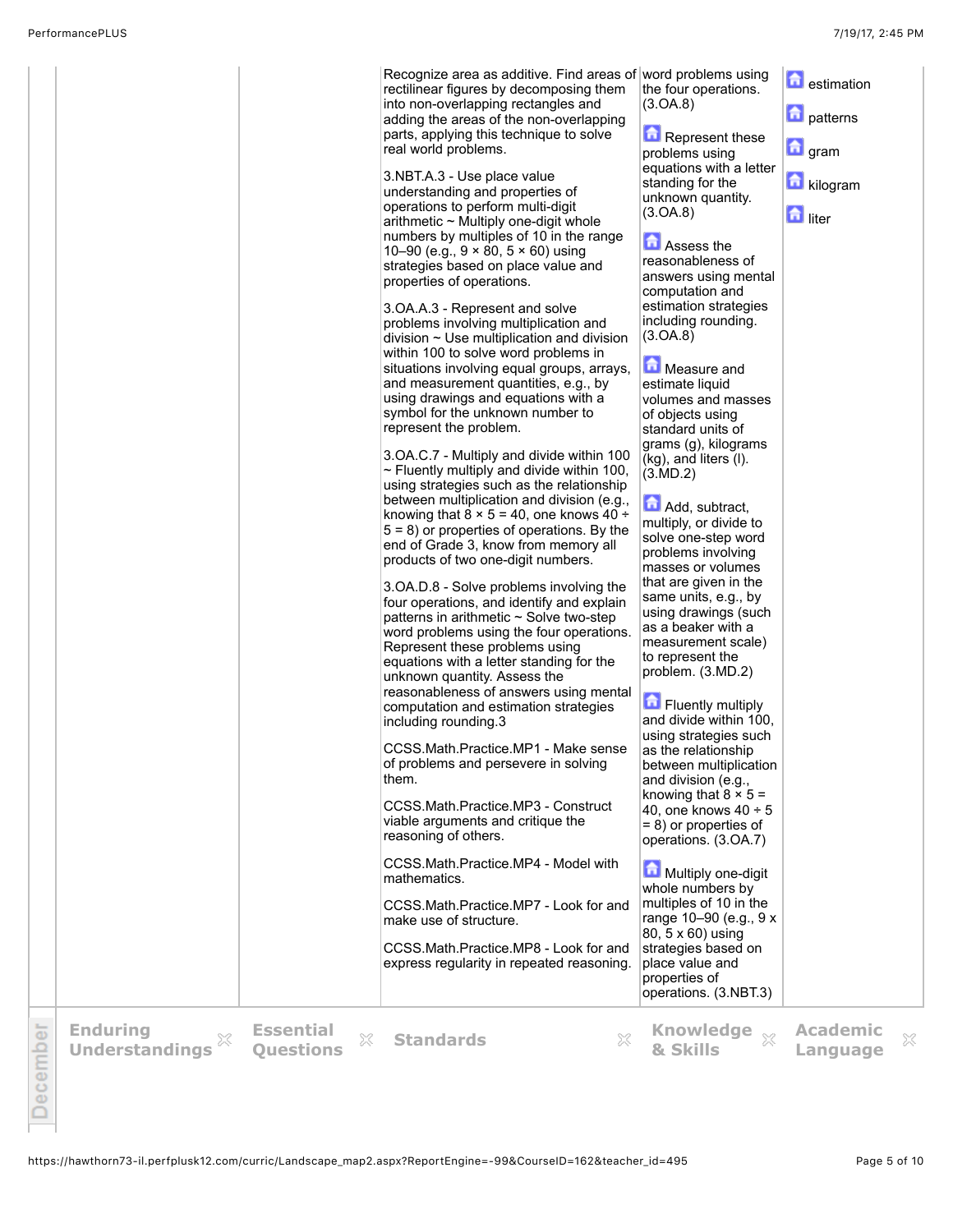L

I

|   | <b>Enduring</b><br><b>Understandings</b>                                                                                                                                                                                                                                                                                                                                                                                                                         | <b>Essential</b><br>×<br><b>Ouestions</b>                                       | X<br><b>Standards</b>                                                                                                                                                                                                                                                                                                                                                                                                                                                                                                                                                                                                                                                                                                                                                                                                                                                                                                                                                                                                                                                                                                                                                                                                                                                                                                                                                                                                                                                                                                                                                                                                                                                                                                                                                                                                    | Knowledge xx<br>& Skills                                                                                                                                                                                                                                                                                                                                                                                                                                                                                                                                                                                                                                                                                                                                                                                                                                | <b>Academic</b><br>Language                                                                                                                                                                                                                                   | $\mathbb{X}$ |
|---|------------------------------------------------------------------------------------------------------------------------------------------------------------------------------------------------------------------------------------------------------------------------------------------------------------------------------------------------------------------------------------------------------------------------------------------------------------------|---------------------------------------------------------------------------------|--------------------------------------------------------------------------------------------------------------------------------------------------------------------------------------------------------------------------------------------------------------------------------------------------------------------------------------------------------------------------------------------------------------------------------------------------------------------------------------------------------------------------------------------------------------------------------------------------------------------------------------------------------------------------------------------------------------------------------------------------------------------------------------------------------------------------------------------------------------------------------------------------------------------------------------------------------------------------------------------------------------------------------------------------------------------------------------------------------------------------------------------------------------------------------------------------------------------------------------------------------------------------------------------------------------------------------------------------------------------------------------------------------------------------------------------------------------------------------------------------------------------------------------------------------------------------------------------------------------------------------------------------------------------------------------------------------------------------------------------------------------------------------------------------------------------------|---------------------------------------------------------------------------------------------------------------------------------------------------------------------------------------------------------------------------------------------------------------------------------------------------------------------------------------------------------------------------------------------------------------------------------------------------------------------------------------------------------------------------------------------------------------------------------------------------------------------------------------------------------------------------------------------------------------------------------------------------------------------------------------------------------------------------------------------------------|---------------------------------------------------------------------------------------------------------------------------------------------------------------------------------------------------------------------------------------------------------------|--------------|
|   | <b>Enduring</b><br><b>Understandings</b>                                                                                                                                                                                                                                                                                                                                                                                                                         | <b>Essential</b><br>×<br><b>Ouestions</b>                                       | $\gtrsim$<br><b>Standards</b>                                                                                                                                                                                                                                                                                                                                                                                                                                                                                                                                                                                                                                                                                                                                                                                                                                                                                                                                                                                                                                                                                                                                                                                                                                                                                                                                                                                                                                                                                                                                                                                                                                                                                                                                                                                            | Knowledge xx<br>& Skills                                                                                                                                                                                                                                                                                                                                                                                                                                                                                                                                                                                                                                                                                                                                                                                                                                | <b>Academic</b><br>Language                                                                                                                                                                                                                                   | ×            |
|   | <b>C</b> Unit 5: Fractions 6-8 Week Time Frame                                                                                                                                                                                                                                                                                                                                                                                                                   |                                                                                 |                                                                                                                                                                                                                                                                                                                                                                                                                                                                                                                                                                                                                                                                                                                                                                                                                                                                                                                                                                                                                                                                                                                                                                                                                                                                                                                                                                                                                                                                                                                                                                                                                                                                                                                                                                                                                          |                                                                                                                                                                                                                                                                                                                                                                                                                                                                                                                                                                                                                                                                                                                                                                                                                                                         |                                                                                                                                                                                                                                                               |              |
| Ξ | <b>Enduring</b><br><b>Understandings</b>                                                                                                                                                                                                                                                                                                                                                                                                                         | <b>Essential</b><br>×<br><b>Ouestions</b>                                       | ×<br><b>Standards</b>                                                                                                                                                                                                                                                                                                                                                                                                                                                                                                                                                                                                                                                                                                                                                                                                                                                                                                                                                                                                                                                                                                                                                                                                                                                                                                                                                                                                                                                                                                                                                                                                                                                                                                                                                                                                    | Knowledge xx<br>& Skills                                                                                                                                                                                                                                                                                                                                                                                                                                                                                                                                                                                                                                                                                                                                                                                                                                | <b>Academic</b><br>Language                                                                                                                                                                                                                                   | X            |
|   | The size of the fractional<br>part is relative to the size of<br>the whole.<br>Fractions represent<br>quantities where a whole is<br>divided into equal-sized<br>parts using models,<br>manipulatives, words, and/or<br>number lines.<br>Fractions can be used as<br>a tool to understand and<br>model quantities and<br>relationships.<br>Fractions are composed<br>of unit fractions.<br>Fractions that represent<br>equal-sized quantities are<br>equivalent. | What do fractions<br>represent?<br><b>M</b> What makes<br>fractions equivalent? | 3.MD.B.4 - Represent and interpret data<br>$\sim$ Generate measurement data by<br>measuring lengths using rulers marked<br>with halves and fourths of an inch. Show<br>the data by making a line plot, where the<br>horizontal scale is marked off in<br>appropriate units- whole numbers,<br>halves, or quarters.<br>3.NF.A.1 - Develop understanding of<br>fractions as numbers ~ Understand a<br>fraction 1/b as the quantity formed by 1<br>part when a whole is partitioned into b<br>equal parts; understand a fraction a/b as<br>the quantity formed by a parts of size 1/b.<br>3.NF.A.2 - Develop understanding of<br>fractions as numbers ~ Understand a<br>fraction as a number on the number line;<br>represent fractions on a number line<br>diagram.<br>3.NF.A.3 - Develop understanding of<br>fractions as numbers ~ Explain<br>equivalence of fractions in special cases,<br>and compare fractions by reasoning<br>about their size.<br>3.NF.A.2a - Develop understanding of<br>fractions as numbers $\sim$ Represent a<br>fraction 1/b on a number line diagram by<br>defining the interval from 0 to 1 as the<br>whole and partitioning it into b equal<br>parts. Recognize that each part has size<br>1/b and that the endpoint of the part<br>based at 0 locates the number 1/b on the<br>number line.<br>3.NF.A.2b - Develop understanding of<br>fractions as numbers $\sim$ Represent a<br>fraction a/b on a number line diagram by<br>marking off a lengths 1/b from 0.<br>Recognize that the resulting interval has<br>size a/b and that its endpoint locates the<br>number a/b on the number line.<br>3.NF.A.3a - Develop understanding of<br>fractions as numbers $\sim$ Understand two<br>fractions as equivalent (equal) if they are<br>the same size, or the same point on a<br>number line. | <b>Divide shapes into</b><br>parts with equal<br>areas. (3.G.2)<br>Represent the<br>area of each part as a<br>unit fraction. (3.G.2)<br>Represent a whole<br>using unit fractions.<br>(3.NF.1)<br>Represent a<br>fraction as the<br>composition of unit<br>fractions. (3.NF.1)<br>Divide a number<br>line diagram into<br>equal segments and<br>label the appropriate<br>fractional parts.<br>(3.NF.2)<br>Model equivalent<br>fractions using<br>manipulatives,<br>pictures, or number<br>line diagrams and<br>explain in words why<br>the fractions are<br>equivalent. (3.NF.3)<br>Represent whole<br>numbers as fractions<br>using area models,<br>number line diagrams,<br>and numbers. (3.NF.3)<br>Compare two<br>fractions with the<br>same numerator or<br>same denominator<br>using visual models,<br>symbols and words.<br>(3.NF.3)<br>Generate | <b>D</b> partition<br><b>d</b> equal parts<br><b>n</b> fraction<br>equal distance<br><b>n</b> equivalent<br><b>n</b> equivalence<br><b>n</b> reasonable<br>denominator<br>numerator<br><b>n</b> justify<br><b>n</b> unit fraction<br><b>n</b> sixth<br>eighth |              |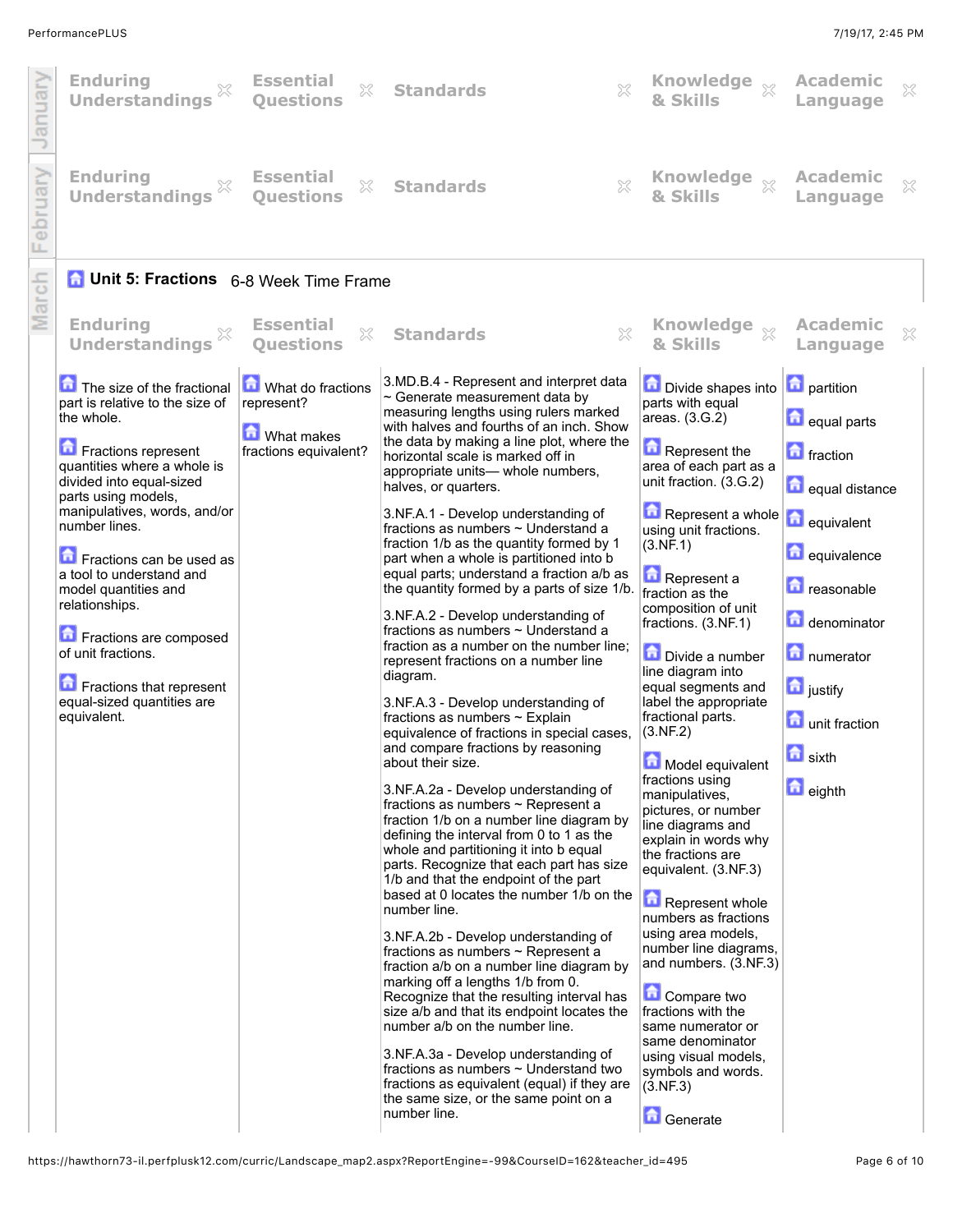| 3.NF.A.3b - Develop understanding of<br>fractions as numbers $\sim$ Recognize and<br>generate simple equivalent fractions,<br>e.g., $1/2 = 2/4$ , $4/6 = 2/3$ ). Explain why<br>the fractions are equivalent, e.g., by<br>using a visual fraction model.                                                                                                                                                                             | measurement data by<br>measuring lengths to<br>the $1/4$ and $1/2$ inch.<br>(3.MD.4)<br>Show data in a |
|--------------------------------------------------------------------------------------------------------------------------------------------------------------------------------------------------------------------------------------------------------------------------------------------------------------------------------------------------------------------------------------------------------------------------------------|--------------------------------------------------------------------------------------------------------|
| 3.NF.A.3c - Develop understanding of<br>fractions as numbers ~ Express whole<br>numbers as fractions, and recognize<br>fractions that are equivalent to whole<br>numbers. Examples: Express 3 in the<br>form $3 = 3/1$ ; recognize that $6/1 = 6$ ;<br>locate 4/4 and 1 at the same point of a<br>number line diagram.                                                                                                               | line plot given a scale<br>in $1/2$ , $1/4$ , or whole<br>numbers. (3.MD.4)                            |
| 3.NF.A.3d - Develop understanding of<br>fractions as numbers ~ Compare two<br>fractions with the same numerator or the<br>same denominator by reasoning about<br>their size. Recognize that comparisons<br>are valid only when the two fractions refer<br>to the same whole. Record the results of<br>comparisons with the symbols $>$ , $=$ , or $\le$ ,<br>and justify the conclusions, e.g., by using<br>a visual fraction model. |                                                                                                        |
| 3.G.A.2 - Reason with shapes and their<br>attributes ~ Partition shapes into parts<br>with equal areas. Express the area of<br>each part as a unit fraction of the whole.                                                                                                                                                                                                                                                            |                                                                                                        |
| CCSS.Math.Practice.MP2 - Reason<br>abstractly and quantitatively.                                                                                                                                                                                                                                                                                                                                                                    |                                                                                                        |
| CCSS.Math.Practice.MP4 - Model with<br>mathematics.                                                                                                                                                                                                                                                                                                                                                                                  |                                                                                                        |
| CCSS.Math.Practice.MP5 - Use<br>appropriate tools strategically.                                                                                                                                                                                                                                                                                                                                                                     |                                                                                                        |
| CCSS.Math.Practice.MP7 - Look for and<br>make use of structure.                                                                                                                                                                                                                                                                                                                                                                      |                                                                                                        |

## **1** Unit 6: Geometry 1-2 Week Time Frame

| <b>Enduring</b><br><b>Understandings</b>                                                                                                                       | <b>Essential</b><br>Questions                                                                 | <b>Standards</b>                                                                                                                                                                                                                                                                                                                                                                                                                                                                                                                                                                                                                                                              | Knowledge $\frac{1}{2}$<br>& Skills                                                                                                                                                                                                                                                                        | <b>Academic</b><br>$\chi$<br>Language                                                                                                                     |
|----------------------------------------------------------------------------------------------------------------------------------------------------------------|-----------------------------------------------------------------------------------------------|-------------------------------------------------------------------------------------------------------------------------------------------------------------------------------------------------------------------------------------------------------------------------------------------------------------------------------------------------------------------------------------------------------------------------------------------------------------------------------------------------------------------------------------------------------------------------------------------------------------------------------------------------------------------------------|------------------------------------------------------------------------------------------------------------------------------------------------------------------------------------------------------------------------------------------------------------------------------------------------------------|-----------------------------------------------------------------------------------------------------------------------------------------------------------|
| Objects can be described <b>b</b> How can 2-<br>and compared using their<br>geometric attributes.<br>Figures are categorized<br>according to their attributes. | dimensional shapes<br>be described?<br><b>Ed</b> How are<br>geometric figures<br>constructed? | 3.G.A.1 - Reason with shapes and their<br>attributes $\sim$ Understand that shapes in<br>different categories (e.g., rhombuses,<br>rectangles, and others) may share<br>attributes (e.g., having four sides), and<br>that the shared attributes can define a<br>larger category (e.g., quadrilaterals).<br>Recognize rhombuses, rectangles, and<br>squares as examples of quadrilaterals,<br>and draw examples of quadrilaterals that<br>do not belong to any of these<br>subcategories.<br>CCSS.Math.Practice.MP1 - Make sense<br>of problems and persevere in solving<br>them.<br>CCSS.Math.Practice.MP6 - Attend to<br>precision.<br>CCSS.Math.Practice.MP7 - Look for and | <b>Geometric shapes</b><br>that represent<br>quadrilaterals.<br>Shapes are<br>categorized.<br>Quadrilaterals are<br>two-dimensional.<br>Analyze, compare,<br>and classify 2-<br>dimensional shapes<br>by their properties.<br>(3.G.1)<br><b>D</b> Draw shapes with<br>pre-specified<br>attributes. (3.G.1) | quadrilateral<br><b>n</b> rhombus<br><b>n</b> rectangle<br><b>D</b> square<br><b>n</b> attribute<br><b>d</b> geometric<br>2-dimensional<br><b>D</b> plane |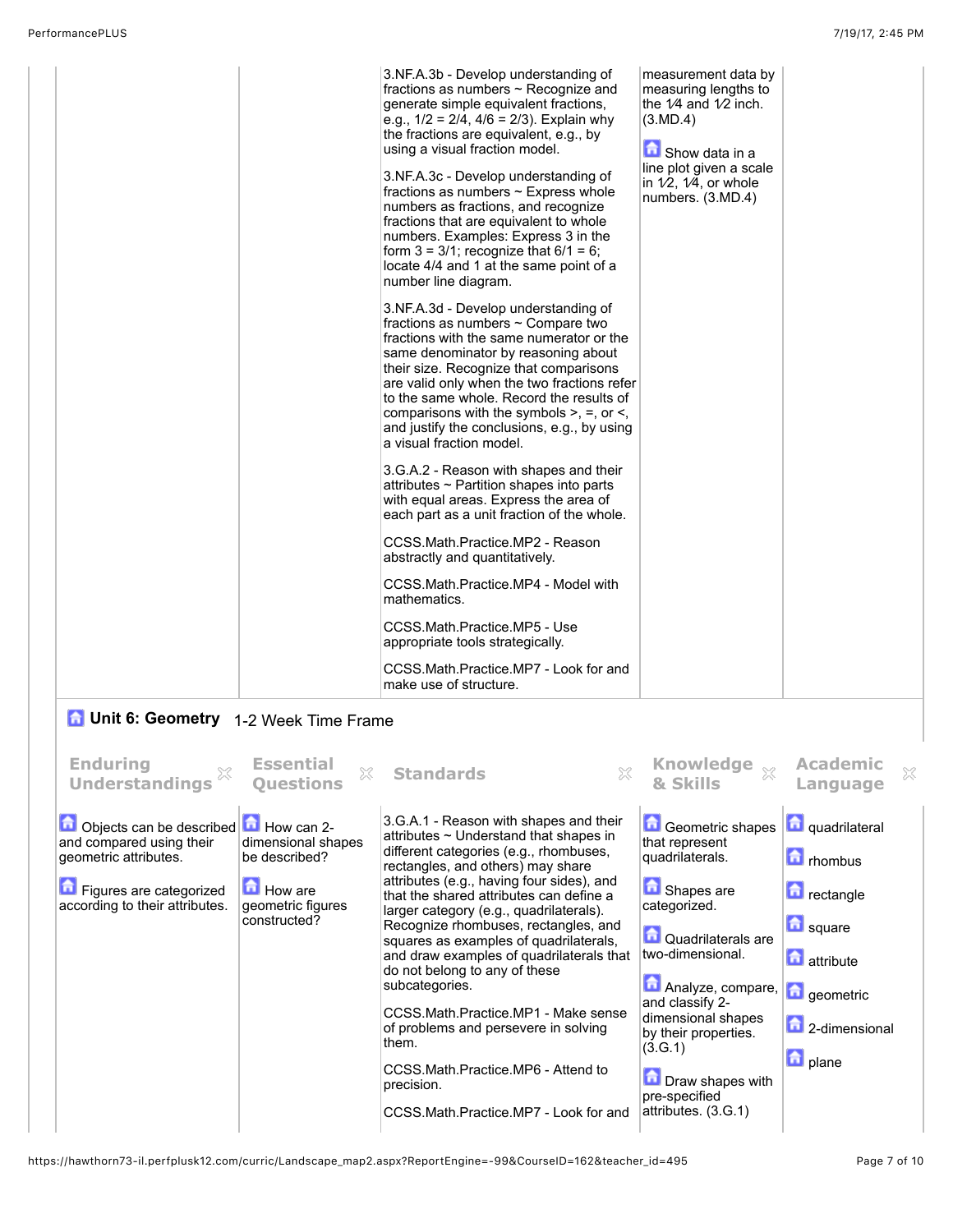|                                                     |                                                                                                                                                                                | make use of structure.                                                                                                                                                                                                                                                                                                                                                                                                                                                                                                                                                                                                                                                                                                                                                                                                                                                                                                                                                                                                                                                                                                                                                                                                                                                                                                                                                                                                                                                                                                                                                                                                                                                                                                                                                                       | <b>n</b> Investigate,<br>describe, and reason<br>about decomposing<br>and composing<br>quadrilaterals to make<br>other quadrilaterals.<br>(3.G.1)<br>Rotate arrays<br>physically and<br>mentally to view them<br>as compositions of<br>smaller arrays. (3.G.1) |                                                                                                                                                                                       |   |
|-----------------------------------------------------|--------------------------------------------------------------------------------------------------------------------------------------------------------------------------------|----------------------------------------------------------------------------------------------------------------------------------------------------------------------------------------------------------------------------------------------------------------------------------------------------------------------------------------------------------------------------------------------------------------------------------------------------------------------------------------------------------------------------------------------------------------------------------------------------------------------------------------------------------------------------------------------------------------------------------------------------------------------------------------------------------------------------------------------------------------------------------------------------------------------------------------------------------------------------------------------------------------------------------------------------------------------------------------------------------------------------------------------------------------------------------------------------------------------------------------------------------------------------------------------------------------------------------------------------------------------------------------------------------------------------------------------------------------------------------------------------------------------------------------------------------------------------------------------------------------------------------------------------------------------------------------------------------------------------------------------------------------------------------------------|----------------------------------------------------------------------------------------------------------------------------------------------------------------------------------------------------------------------------------------------------------------|---------------------------------------------------------------------------------------------------------------------------------------------------------------------------------------|---|
|                                                     |                                                                                                                                                                                | <b>C</b> Unit 7: Addition & Subtraction within 1,000 4-5 Week Time Frame                                                                                                                                                                                                                                                                                                                                                                                                                                                                                                                                                                                                                                                                                                                                                                                                                                                                                                                                                                                                                                                                                                                                                                                                                                                                                                                                                                                                                                                                                                                                                                                                                                                                                                                     |                                                                                                                                                                                                                                                                |                                                                                                                                                                                       |   |
| <b>Enduring</b><br>X<br><b>Understandings</b>       | <b>Essential</b><br>×<br><b>Questions</b>                                                                                                                                      | ×<br><b>Standards</b>                                                                                                                                                                                                                                                                                                                                                                                                                                                                                                                                                                                                                                                                                                                                                                                                                                                                                                                                                                                                                                                                                                                                                                                                                                                                                                                                                                                                                                                                                                                                                                                                                                                                                                                                                                        | Knowledge xx<br>& Skills                                                                                                                                                                                                                                       | <b>Academic</b><br>Language                                                                                                                                                           | X |
| Rounding is a method of<br>approximating an answer. | How is rounding<br>an efficient method of<br>estimating?<br>Why and when<br>would we round?<br><b>How does</b><br>rounding help assess<br>the reasonableness of<br>a solution? | 3.MD.B.3 - Represent and interpret data<br>$\sim$ Draw a scaled picture graph and a<br>scaled bar graph to represent a data set<br>with several categories. Solve one- and<br>two-step "how many more" and "how<br>many less" problems using information<br>presented in scaled bar graphs. For<br>example, draw a bar graph in which each<br>square in the bar graph might represent 5 based upon place<br>pets.<br>3.MD.D.8 - Geometric measurement:<br>recognize perimeter ~Solve real world<br>and mathematical problems involving<br>perimeters of polygons, including finding<br>the perimeter given the side lengths,<br>finding an unknown side length, and<br>exhibiting rectangles with the same<br>perimeter and different areas or with the<br>same area and different perimeters.<br>3.NBT.A.1 - Use place value<br>understanding and properties of<br>operations to perform multi-digit<br>arithmetic $\sim$ Use place value<br>understanding to round whole numbers to<br>the nearest 10 or 100.<br>3.NBT.A.2 - Use place value<br>understanding and properties of<br>operations to perform multi-digit<br>$arithmetic$ $\sim$ Fluently add and subtract<br>within 1000 using strategies and<br>algorithms based on place value,<br>properties of operations, and/or the<br>relationship between addition and<br>subtraction.<br>3.OA.D.8 - Solve problems involving the<br>four operations, and identify and explain<br>patterns in arithmetic $\sim$ Solve two-step<br>word problems using the four operations.<br>Represent these problems using<br>equations with a letter standing for the<br>unknown quantity. Assess the<br>reasonableness of answers using mental<br>computation and estimation strategies<br>including rounding.3<br>CCSS.Math.Practice.MP2 - Reason | When to round in<br>a real-life situation.<br>Add and subtract<br>within 1000.<br>Model algorithms<br>value, properties of<br>operations and/or the<br>relationship between<br>adding and<br>subtracting.                                                      | place value<br><b>n</b> round<br><b>addition</b><br>$\Box$ add<br>addend<br>$\blacksquare$ sum<br>subtraction<br>subtract<br>difference<br><b>h</b> strategies<br><b>n</b> properties |   |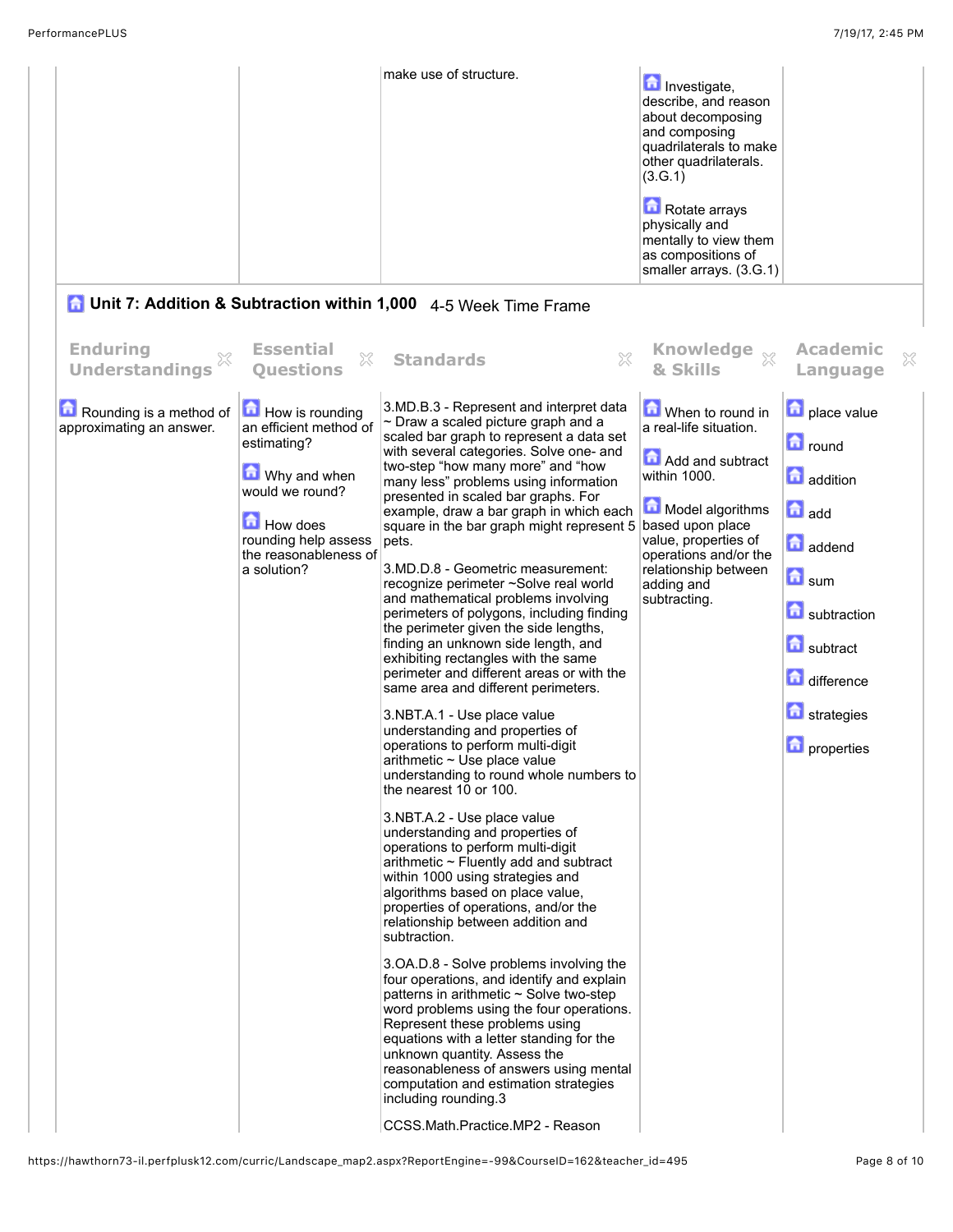|       |                                                                |                                      |                | abstractly and quantitatively.                                                                                                                                                                                                                                                                                                                                                                                                                                                           |                                     |                             |                           |
|-------|----------------------------------------------------------------|--------------------------------------|----------------|------------------------------------------------------------------------------------------------------------------------------------------------------------------------------------------------------------------------------------------------------------------------------------------------------------------------------------------------------------------------------------------------------------------------------------------------------------------------------------------|-------------------------------------|-----------------------------|---------------------------|
|       |                                                                |                                      |                | CCSS.Math.Practice.MP4 - Model with<br>mathematics.                                                                                                                                                                                                                                                                                                                                                                                                                                      |                                     |                             |                           |
|       |                                                                |                                      |                | CCSS.Math.Practice.MP7 - Look for and<br>make use of structure.                                                                                                                                                                                                                                                                                                                                                                                                                          |                                     |                             |                           |
| April | <b>Enduring</b><br>$\mathbb{X}$<br><b>Understandings</b>       | <b>Essential</b><br><b>Questions</b> | $\mathbb{X}^-$ | X<br><b>Standards</b>                                                                                                                                                                                                                                                                                                                                                                                                                                                                    | Knowledge $\frac{1}{2}$<br>& Skills | <b>Academic</b><br>Language | $\boldsymbol{\mathbb{X}}$ |
| May   | <b>n</b> rounding/add and subtract within 1000/ quadrilaterals |                                      |                |                                                                                                                                                                                                                                                                                                                                                                                                                                                                                          |                                     |                             |                           |
|       | <b>Enduring</b><br>×<br><b>Understandings</b>                  | <b>Essential</b><br><b>Questions</b> | $\mathbb{X}^-$ | $\mathbb{X}$<br><b>Standards</b>                                                                                                                                                                                                                                                                                                                                                                                                                                                         | Knowledge $\frac{1}{2}$<br>& Skills | Academic<br>Language        | $\mathbb{X}$              |
|       |                                                                |                                      |                | 3.G.A.1 - Reason with shapes and their<br>attributes $\sim$ Understand that shapes in<br>different categories (e.g., rhombuses,<br>rectangles, and others) may share<br>attributes (e.g., having four sides), and<br>that the shared attributes can define a<br>larger category (e.g., quadrilaterals).<br>Recognize rhombuses, rectangles, and<br>squares as examples of quadrilaterals,<br>and draw examples of quadrilaterals that<br>do not belong to any of these<br>subcategories. |                                     |                             |                           |
|       |                                                                |                                      |                | 3.G.A.2 - Reason with shapes and their<br>attributes ~ Partition shapes into parts<br>with equal areas. Express the area of<br>each part as a unit fraction of the whole.                                                                                                                                                                                                                                                                                                                |                                     |                             |                           |
|       |                                                                |                                      |                | 3.NBT.A.1 - Use place value<br>understanding and properties of<br>operations to perform multi-digit<br>arithmetic ~ Use place value<br>understanding to round whole numbers to<br>the nearest 10 or 100.                                                                                                                                                                                                                                                                                 |                                     |                             |                           |
|       |                                                                |                                      |                | 3.NBT.A.2 - Use place value<br>understanding and properties of<br>operations to perform multi-digit<br>arithmetic $\sim$ Fluently add and subtract<br>within 1000 using strategies and<br>algorithms based on place value,<br>properties of operations, and/or the<br>relationship between addition and<br>subtraction.                                                                                                                                                                  |                                     |                             |                           |
|       |                                                                |                                      |                | 3.NBT.A.3 - Use place value<br>understanding and properties of<br>operations to perform multi-digit<br>$arithmetic$ $\sim$ Multiply one-digit whole<br>numbers by multiples of 10 in the range<br>10-90 (e.g., $9 \times 80$ , $5 \times 60$ ) using<br>strategies based on place value and<br>properties of operations.                                                                                                                                                                 |                                     |                             |                           |
|       |                                                                |                                      |                | 3.OA.D.8 - Solve problems involving the<br>four operations, and identify and explain<br>patterns in arithmetic $\sim$ Solve two-step<br>word problems using the four operations.<br>Represent these problems using<br>equations with a letter standing for the<br>unknown quantity. Assess the<br>reasonableness of answers using mental<br>computation and estimation strategies                                                                                                        |                                     |                             |                           |